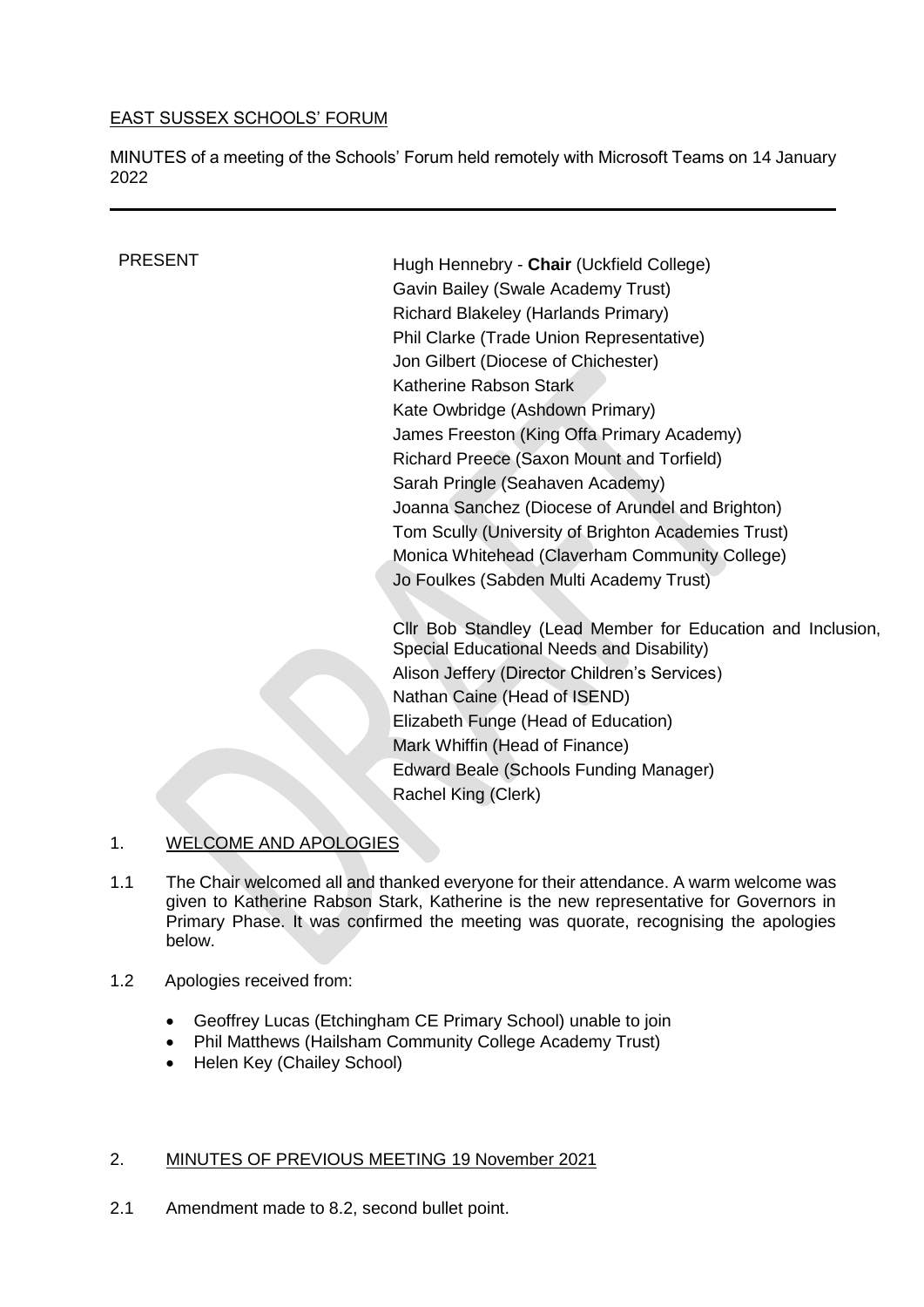- 2.2 The minutes for the meeting held were approved as a true record and will be signed by the Chair and scanned to Lesley Leppard.
- 3. MATTER ARISING AND DECLARATION OF INTERESTS
- 3.1 There were no matters arising or declaration of interests
- 4. DSG (Dedicated Schools Grant) BUDGET 2022/2023 **(Information & Approval)**
- 4.1 Forum members were provided with an update on the DSG budget and asked to note the DSG allocations for the school, central school services block, high needs and to approve the early years DSG budget.
- 4.2 A key question was asked re 6.1 from the DSG paper. What is the remaining 5% used for for? This money is for the Early Years team to use for providing advice and support for Early Years providers, training, admin support and support of the early years portal.
- 4.3 All Forum members were asked to vote to approve Early Years block funding, votes below

| <b>Number</b> | <b>Number</b> |
|---------------|---------------|
| voting 'Yes'  | voting 'No'   |
| 13.           |               |

## 5. SCHOOL IMPROVEMENT MONITORING & BROKERING GRANT **(Information)**

- 5.1 This item is a follow on from the paper brought to the July 2021 forum. The members of the forum were provided an update on the Department of Education's (DfE) consultation on the removal of the School Improvement Monitoring and Brokering Grant and how this will be managed in East Sussex 2022/23.
- 5.2 The forum were informed that since the paper provided was written, the DfE have published the outcome of the consultation and have decided to go ahead with those changes. There will be a 50% reduction from 2022/23.
- 5.3 Key questions regarding the LA paying for DBS checks
	- How much were they and the answer was £40
	- Do other LA's pay for the DBS checks and it was confirmed by two members that Kent LA and Southwark in London LA do not pay for DBS checks. Academy's pay for the DBS's.

## 6. USE OF HIGH NEEDS BLOCK FUNDING (HNB) **(Information)**

6.1 This item is a follow up to the agenda item discussed at the November forum which relates to the use of some of the HNB funding in 2022/23. The forum was provided with an outline of a proposal through which uncommitted HNB from the 2022/23 financial year allocation could be used to support inclusive practice in mainstream schools and reduce pressures in demand for specialist placements.

National data shows that East Sussex has a comparatively low number of children and young people with EHCPs placed in mainstream schools. Whereas the national percentage has remained relatively static, East Sussex has fallen significantly over the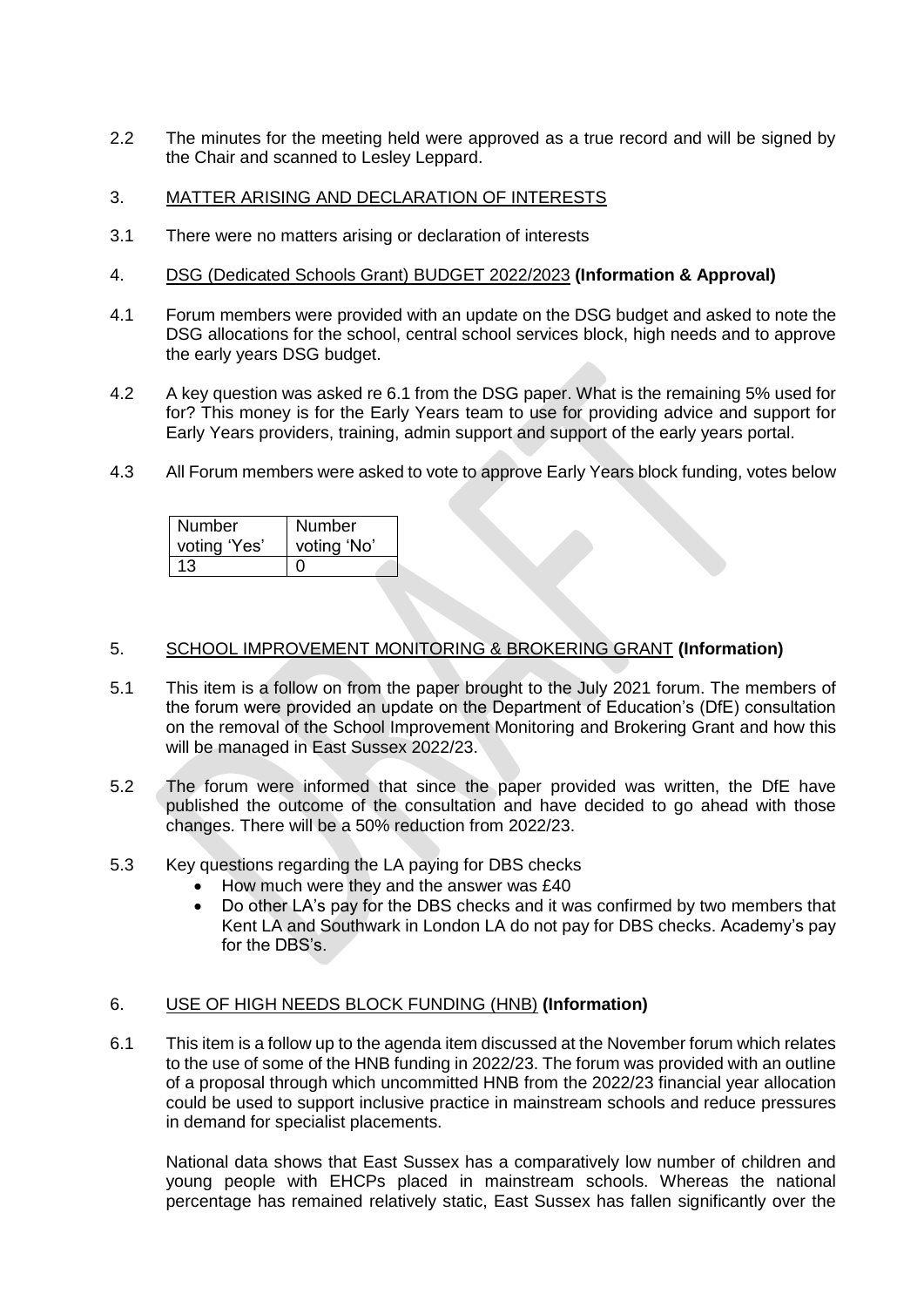last four years. This is set against a local picture of increasing demand for statutory assessments (up 40% on the same period last year) and a reduction in the number of children with EHCPs placed in mainstream primary schools being accepted at consultation by their local secondary school. Combined, these factors are limiting the flexibility of special schools in East Sussex to admit children, in-year, at times of crisis.

The High Needs Block settlement for East Sussex for 2022/23 has a headroom of £5m which presents as an opportunity for schools and the LA to work differently and create some options for improving mainstream inclusion across the county.

### 6.2 RECOMMENDATIONS

That Schools' Forum:

a) supports the allocation of £5m (to be reviewed annually) to undertake activities aimed at promoting mainstream inclusion.

b) supports the proposals for working groups to be set up to explore options, following discussions with the Joint primary and Secondary Board in February; and c) identifies any other thematic areas for exploration which would contribute to this strategic agenda.

6.3 Alison Jeffery Director of Children's expressed that this subject is an important strategic issue and realises the difficulty when emerging from the pandemic and the challenges that schools are facing. It might explain the drop of mainstream secondary schools taking EHCP's. With this resource ESCC need to think strategically to find the best possible way to use funding. We are open to ideas and reflections and really need people who understand to be part of discussion. In order to lay the foundations for this, we will be proposing some breakfast briefings before Easter to make sure everyone is on the same page.

## 6.4 Key points in discussion.

- It was asked of members to make sure every school is represented individually rather than a one size fits all approach and not just for those that put there selves forward.
- The transfer of special schools back to mainstream, is there data to use from other LA's to compare as a benchmark. There is no national figure but look at how ESCC can identify.
- Developing leaders in this area of school life, could we promote as an important and worthwhile responsibility to take on.
- Relation of parental confidence, managing and engaging with parent group to take in account of key issues.
- Provision is being requested from parents and not schools

## 7. ANY OTHER BUSINESS

7.1 Forum members were reminded that an email was recently sent out asking for some representatives to be part of the Growth Fund working Group. (Ideally, looking for 2 Primary (One maintained and One Academy rep) and 2 Secondary (Also one maintained and one academy rep) Responses required by 21 January 2022